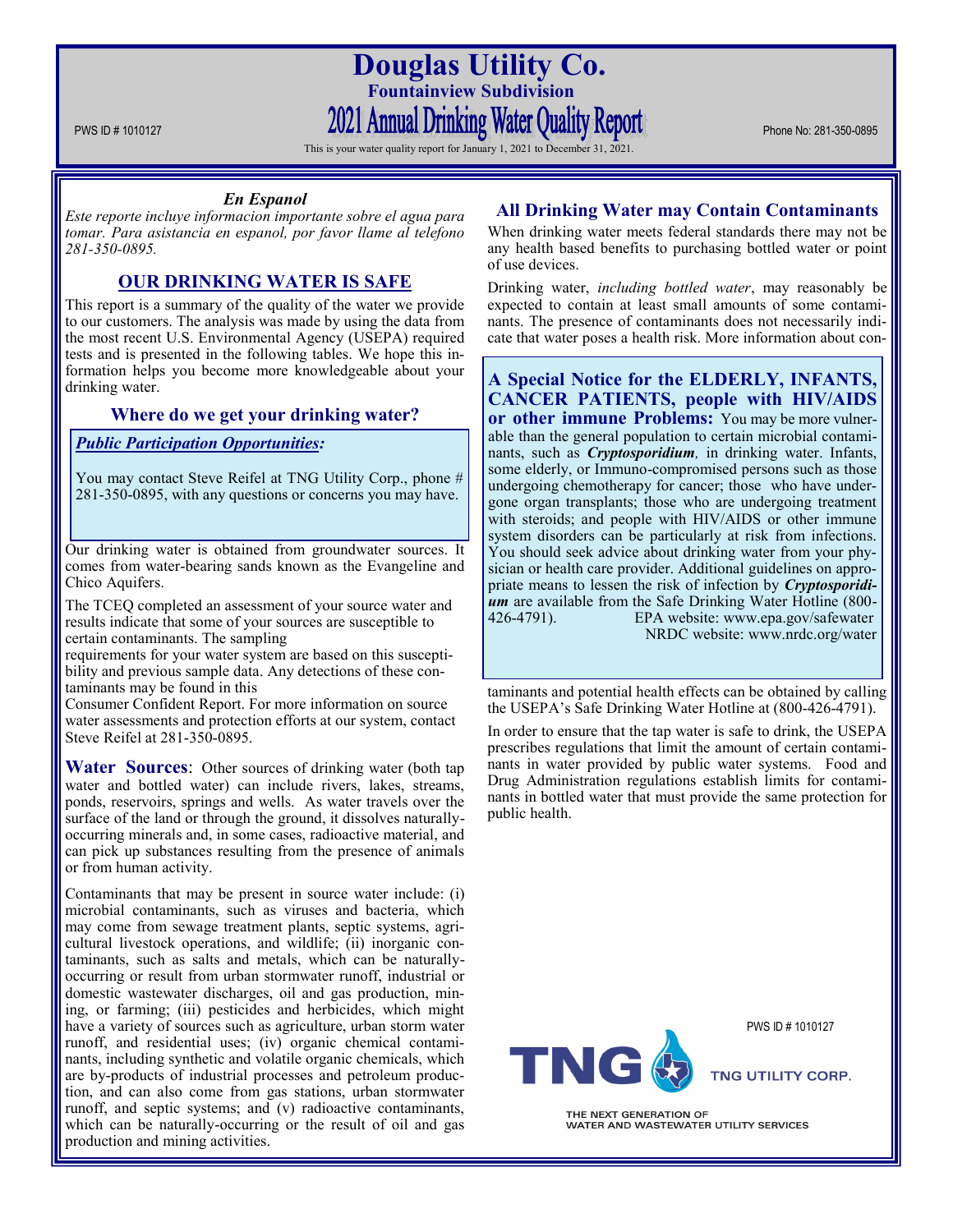#### **About the Following Table**

The following table contains all of the federally regulated or monitored chemical constituents which have been found in your drinking water. USEPA requires water systems to test up to 97 constituents. The data presented in the report is from the most recent testing done in accordance with the regulations.

# **Abbreviations and Definitions**

**Avg:** Regulatory compliance with some MCLs are based on running annual average of monthly samples. **Maximum Contaminant Level (MCL)** - The highest level of a contaminant that is allowed in drinking water. MCL's are set as close to the MCLG's as feasible using the best available treatment technology.

Level 1 Assessment: A Level 1 assessment is a study of the water system to identify potential problems and determine (if possible) why total coliform bacteria have been found in our water system.

**Maximum Contaminant Level Goal (MCLG)** - The level of contaminant in drinking water below which there is no known or expected risk to health. MCLG's allow for a margin of safety. Level 2 Assessment: A Level 2 assessment is a very detailed study of the water system to identify potential problems and determine (if possible) why an E. coli MCL violation has occurred and/ or why total coliform bacteria have been found in our water system on multiple occasions.

**Maximum Residual Disinfectant Level (MRDL)** - The highest level of disinfectant allowed in drinking water. There is convincing evidence that addition of a disinfectant is necessary for control of microbial contaminants.

**Maximum Residual Disinfectant Level Goal (MRDLG)** - The level of a drinking water disinfectant below which there is no known or expected risk to health. MRDLGs do not reflect the benefits of use of disinfectants to control microbial contamination.

**Treatment Technique (TT)**– A required process intended to reduce the level of a contaminant in drinking water.

**Action Level (AL)**– The concentration of a contaminant which, if exceeded, triggers treatment or other requirements which a water system must follow.

**Action Level Goal (ALG)**- The level of a contaminant in drinking water below which there is no known or expected risk to health. ALGs allow for a margin of safety.

**MFL:** million fibers per liter (a measure of asbestos)

**ppm** - milligrams per liter or parts per million-or one ounce in 7,350 gallons of water.

**ppb** - micrograms per liter or parts per billion-or one ounce in 7,350,000 gallons of water. **pCi/l -** pico curies per liter *(a measure of radioactivity)* 

**N/A** - not applicable

**mrem**– millirems per year (a measure of radiation absorbed by the body)

**NTU**-nephelometric turbidity units ( a measure of turbidity)

**ppt**– parts per trillion, or nanograms per liter (ng/L)

**ppq**– parts per quadrillion, or picograms per liter (pg/L)

#### **Fountain View Subdivision - 2021 Drinking Water Quality Report Data**

| <b>Inorganics:</b><br>Collection<br>Date | <b>Constituent</b>                                   | <b>Maximum of All</b><br><b>Sampling Points</b>        |      | Range of<br><b>Detected Levels</b> | <b>MCL</b> | <b>MCLG</b>      | <b>Unit of</b><br><b>Measure</b> | <b>Violation</b> | <b>Source of Contaminant</b>                                                                                                     |
|------------------------------------------|------------------------------------------------------|--------------------------------------------------------|------|------------------------------------|------------|------------------|----------------------------------|------------------|----------------------------------------------------------------------------------------------------------------------------------|
| 7/23/2019                                | Arsenic                                              | 2.3                                                    |      | $2.2 - 2.3$                        | 10         | $\boldsymbol{0}$ | ppb                              | N <sub>o</sub>   | Erosion of natural deposits. Runoff from<br>orchards; Runoff from glass and electronics<br>Production wastes.                    |
| 7/23/2019                                | Barium                                               | 0.36                                                   |      | $0.315 - 0.36$                     | 2          | 2                | ppm                              | No               | Erosion of natural deposits. Discharge of<br>drilling wastes; Discharge from metal<br>refineries.                                |
| 2021                                     | Nitrate<br>[measured as nitrogen]                    | 0.2                                                    |      | $0.2 - 0.2$                        | 10         | 10               | ppm                              | N <sub>o</sub>   | Erosion of natural deposits. Runoff from<br>fertilizer use; leaching from septic tanks,<br>sewage.                               |
| 7/23/2019                                | Selenium                                             | 3.4                                                    |      | $0 - 3.4$                          | 50         | 50               | ppb                              | N <sub>o</sub>   | Discharge from petroleum and metal<br>refineries; Discharge from mines.<br>Erosion of natural deposits.                          |
| 6/15/2020                                | Fluoride                                             | 0.13                                                   |      | $0.13 - 0.13$                      | 4          | 4                | ppm                              | N <sub>o</sub>   | Erosion of natural deposits. Water additive<br>which promotes strong teeth; Discharge<br>from fertilizer and aluminum factories. |
|                                          | <b>Radionuclide Constituents:</b>                    |                                                        |      |                                    |            |                  |                                  |                  |                                                                                                                                  |
| Date                                     | <b>Collection Constituent</b>                        | <b>Highest Detected Level</b><br>at any Sampling Point |      | Range of<br><b>Detected Levels</b> | MCL        | <b>MCLG</b>      | Unit of<br><b>Measure</b>        |                  | <b>Violation Source of Contaminant</b>                                                                                           |
|                                          | $6/15/2020$ Combined Radium 226 & 228                |                                                        | 1.69 | 1.69 - 1.69                        | 5          | $\boldsymbol{0}$ | pCi/1                            | N <sub>o</sub>   | Erosion of natural deposits.                                                                                                     |
|                                          | $6/15/2020$ Gross alpha Excluding<br>Radon & Uranium |                                                        |      | $7 - 7$                            | 15         | $\mathbf{0}$     | pCi/1                            | No               | Erosion of natural deposits.                                                                                                     |
| 6/15/2020 Uranium                        |                                                      | 9                                                      |      | $9 - 9$                            | 30         | $\boldsymbol{0}$ | $\frac{u g}{l}$                  | No               | Erosion of natural deposits.                                                                                                     |

\*EPA considers 50 pCi/L to be the level of concern for beta particles.

Lead and Copper: These samples are taken from the customer taps. Definitions: Action Level Goal (ALG): The level of a contaminant in drinking water below which there is no known or expected risk to health. ALGs allow for a margin of safety. Action Level: The concentration of a contaminant which, if exceeded, triggers treatment or other requirements which a water system must follow.

| Date<br>Sampled | Constituent: | The 90th<br>Percentile | <b>Number of Sites</b><br><b>Exceeding Action Level</b> | Action<br>Level | <b>MCLG</b> | Unit of<br><b>Measure</b> | <b>Violation</b> | <b>Source of Contaminant</b>                                 |
|-----------------|--------------|------------------------|---------------------------------------------------------|-----------------|-------------|---------------------------|------------------|--------------------------------------------------------------|
| 2021            | ∟ead         | . . 79                 |                                                         |                 |             | ppb                       | No               | Corrosion of household plumbing                              |
| 2021            | Copper       | 0.0753                 |                                                         |                 |             | ppm                       | No               | systems; Natural erosion.<br>Corrosion of household plumbing |
|                 |              |                        |                                                         |                 |             |                           |                  | systems; Natural erosion.                                    |
|                 |              |                        |                                                         |                 |             |                           |                  | Leaching from wood preservatives.                            |

The 90th percentile of the Lead/ Copper analysis means the top 10% (highest sample results) of all samples collected.

| Year | <b>Disinfectant Residuals:</b><br>donstituent | Average<br>Level | <b>Range of Detected</b><br>Level (low - high) | <b>MRDL MRDLG</b> | Unit of<br><b>Measure</b> | Violation | <b>Source of Constituent</b>            |
|------|-----------------------------------------------|------------------|------------------------------------------------|-------------------|---------------------------|-----------|-----------------------------------------|
| 2021 | Free Chlorine Residual                        | - 1.59           | $1.05 - 2.3$                                   |                   | ppm                       | No        | Disinfectants used to control microbes. |

**Total Coliform:** MONTHLY TESTS FOUND NO COLIFORM BACTERIA **Organics:** TESTING WAIVED, NOT REPORTED, OR NONE DETECTED **Fecal Coliform:** MONTHLY TESTS FOUND NO COLIFORM BACTERIA **Turbidity:** TESTING WAIVED, NOT REPORTED, OR NONE DETECTED